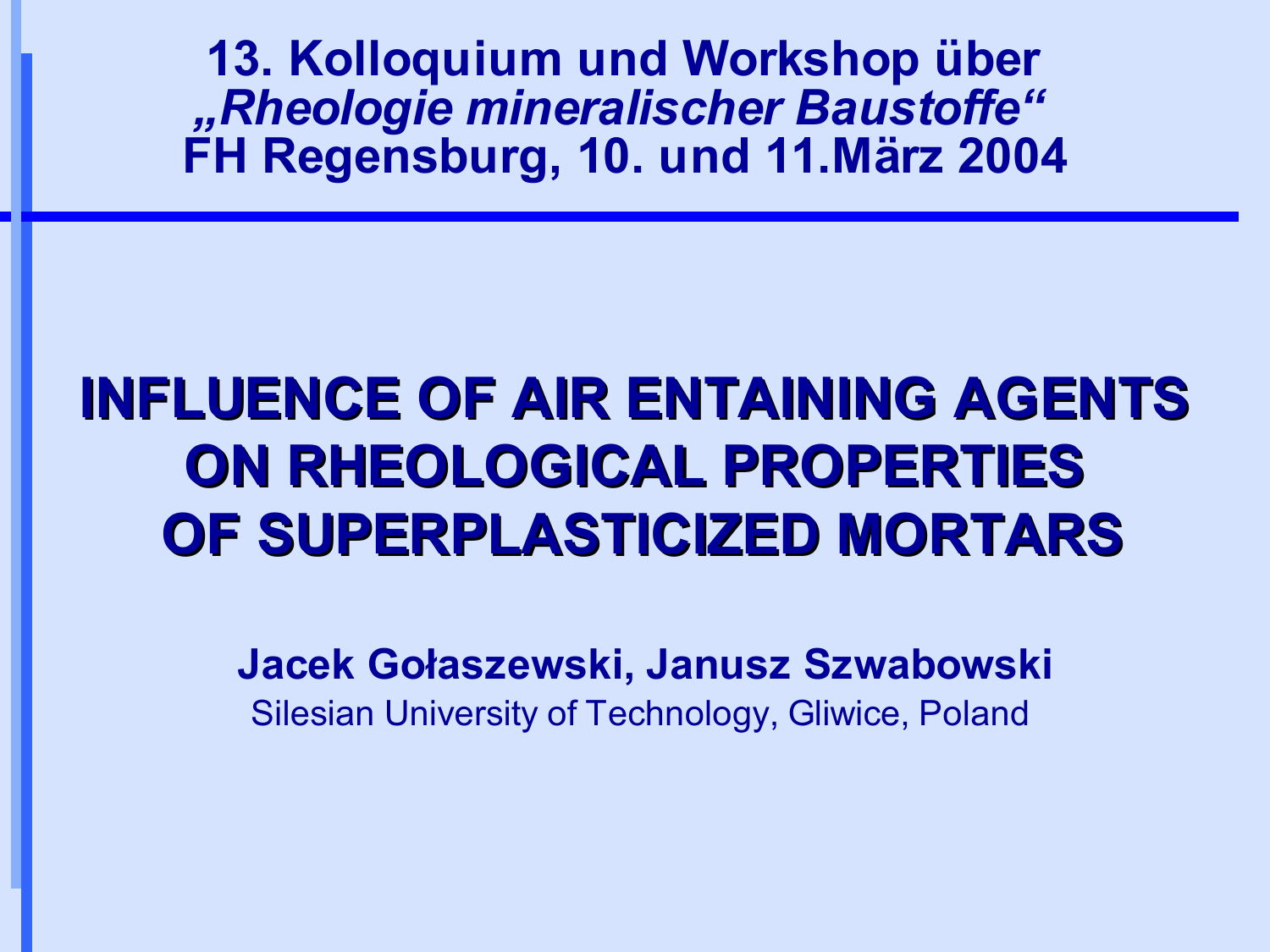#### **INTRODUCTION**

#### **Air entrainment - essential for durability of concrete.**

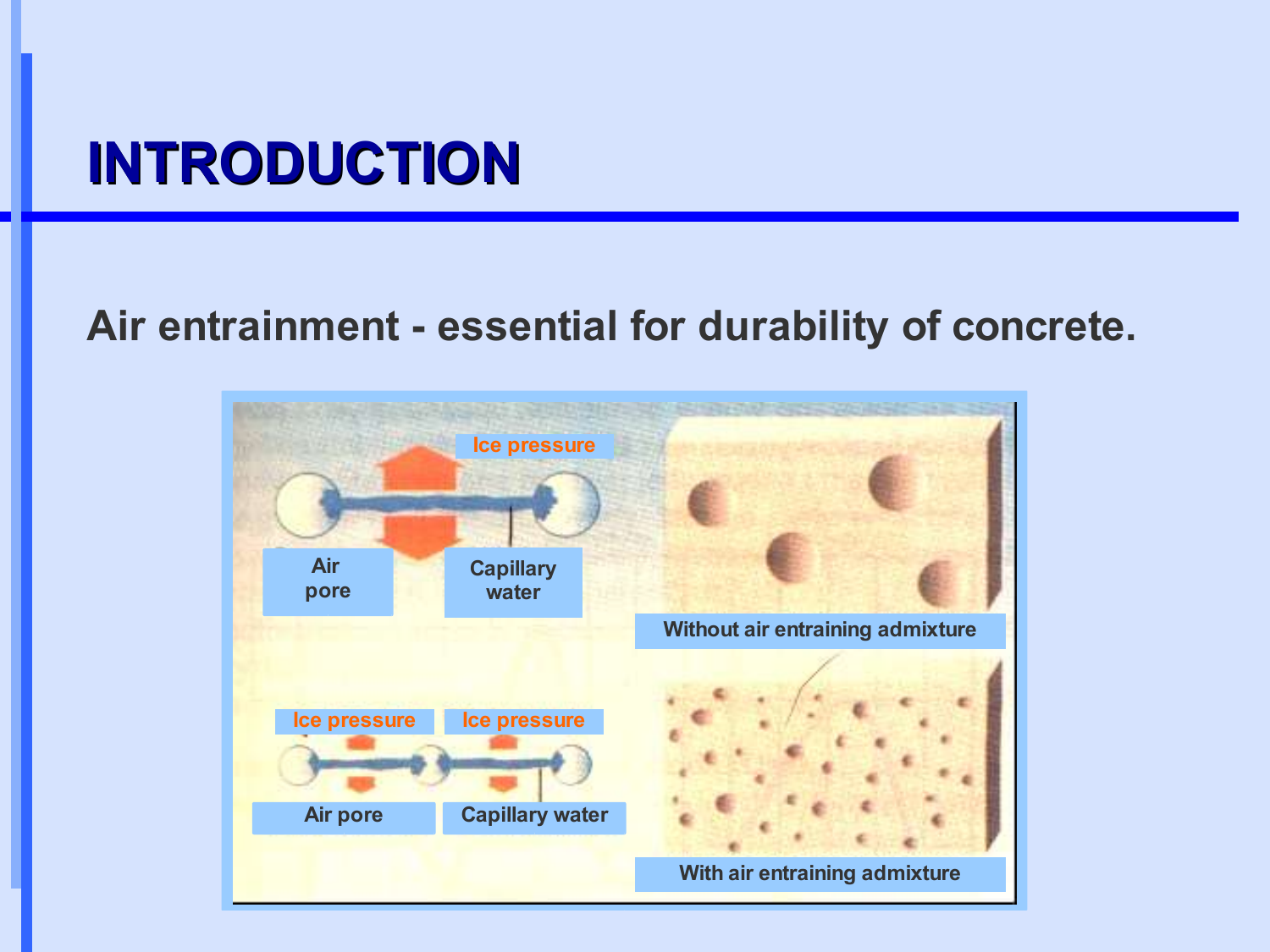#### **INTRODUCTION**

#### **Air entrainment - changes the rheological properties of fresh concrete.**



**How AE admixtures influencing rheological properties of fresh HPC and SCC when different cement - SP - (FA) systems are used?**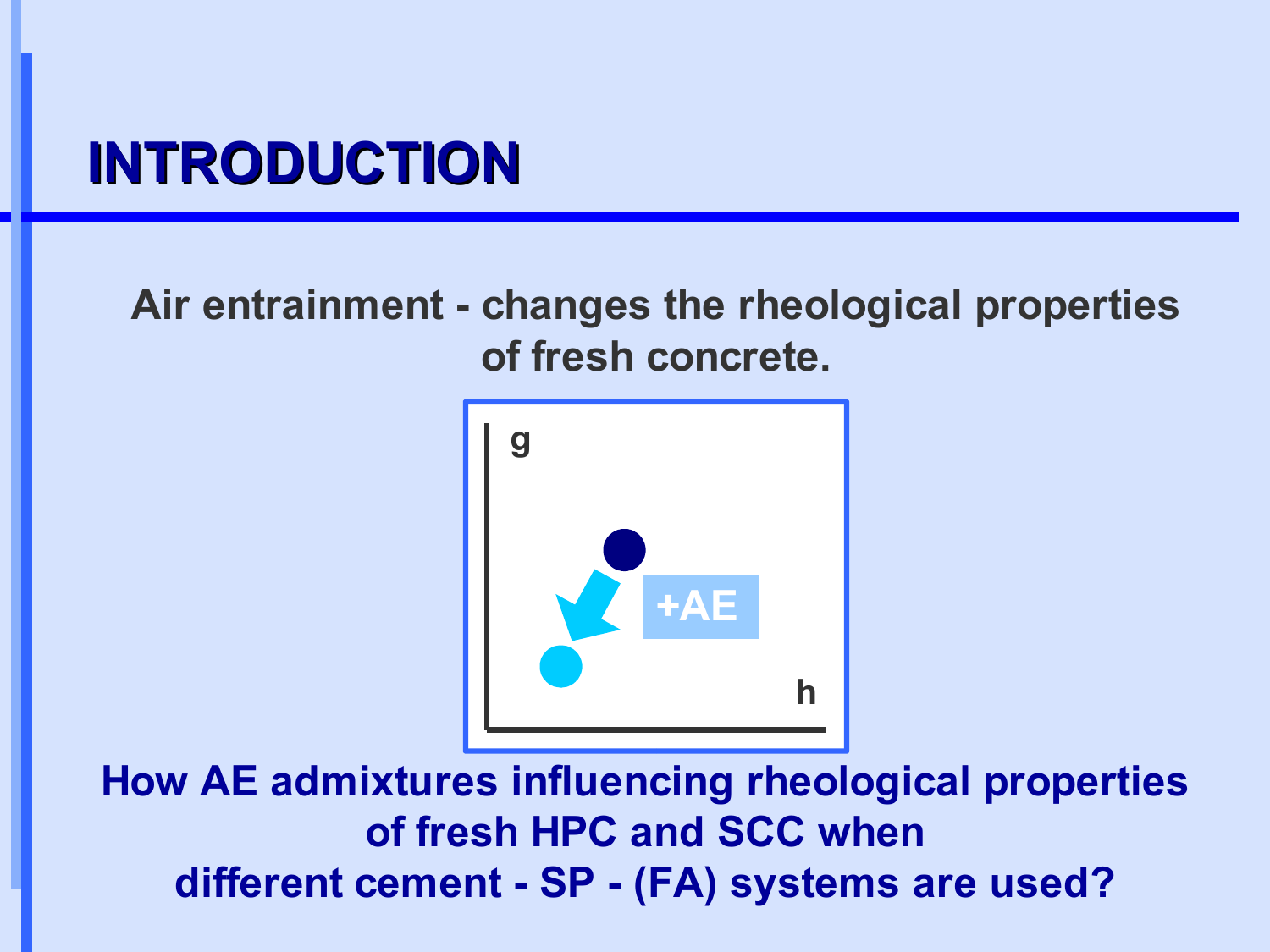#### **VARIABLES**

#### **Cement - 4 cements of different C3A (2 & 12%) and Na2Oeq (0,3 & 1,1%) content**

**Superplasticizer - 2 SP's of PE type - 0,5% (2% C3A)**

**- 3,0% (12% C3A)**

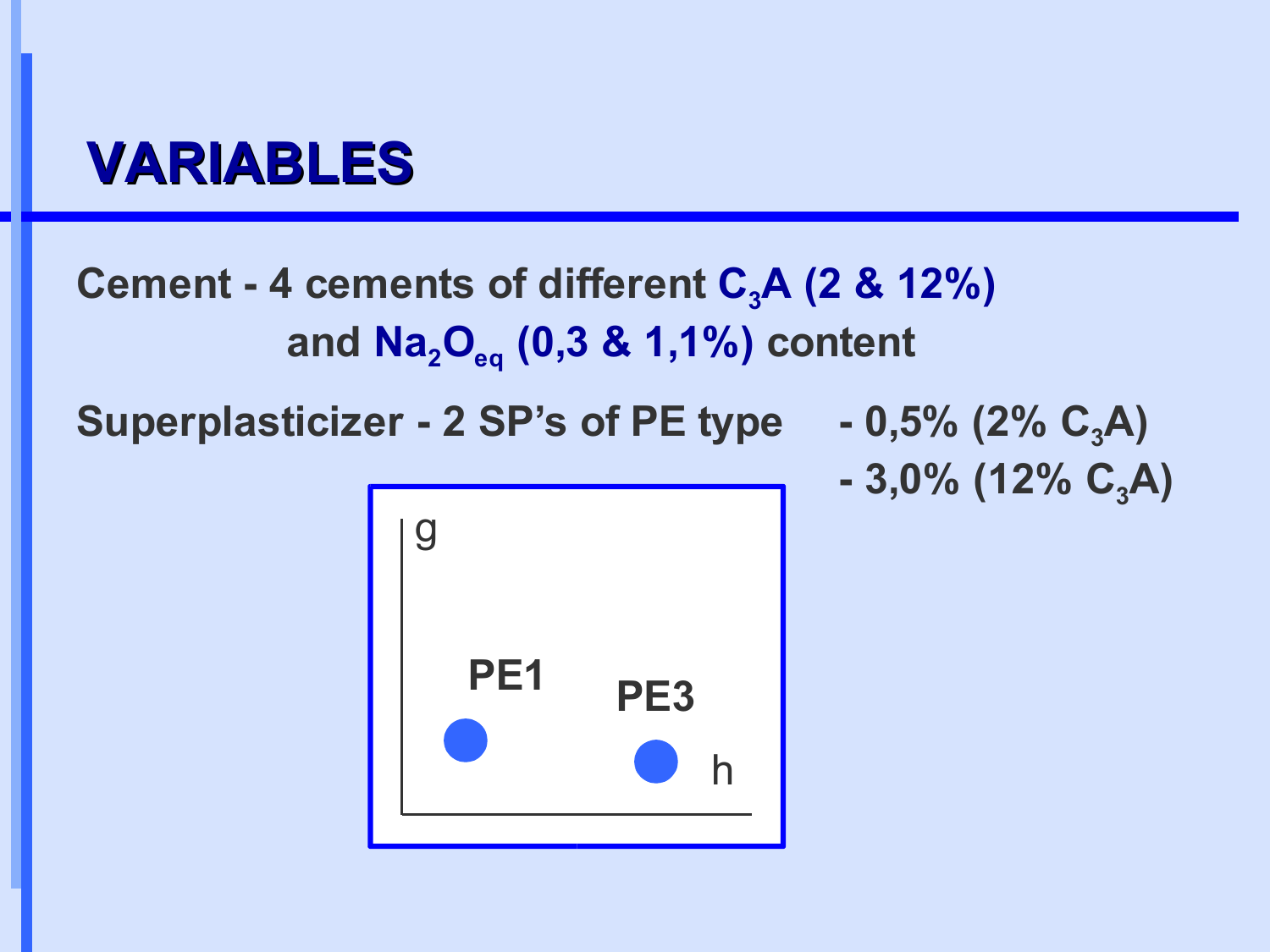#### **VARIABLES**

**Cement - 4 cements of different C3A (2 & 12%) and Na2Oeq (0,3 & 1,1%) content Superplasticizer - 2 SP's of PE type - 0,5% (2% C3A) - 3,0% (12% C3A) Fly Ash - 20% as C replacement**

**Cement grade - 32,5; 42,5; 52,5 (320; 370; 420 m<sup>2</sup> /kg)**

**Air-entraining agent - AE1 - 0,3%; 0,6% - AE2 - 0,3%**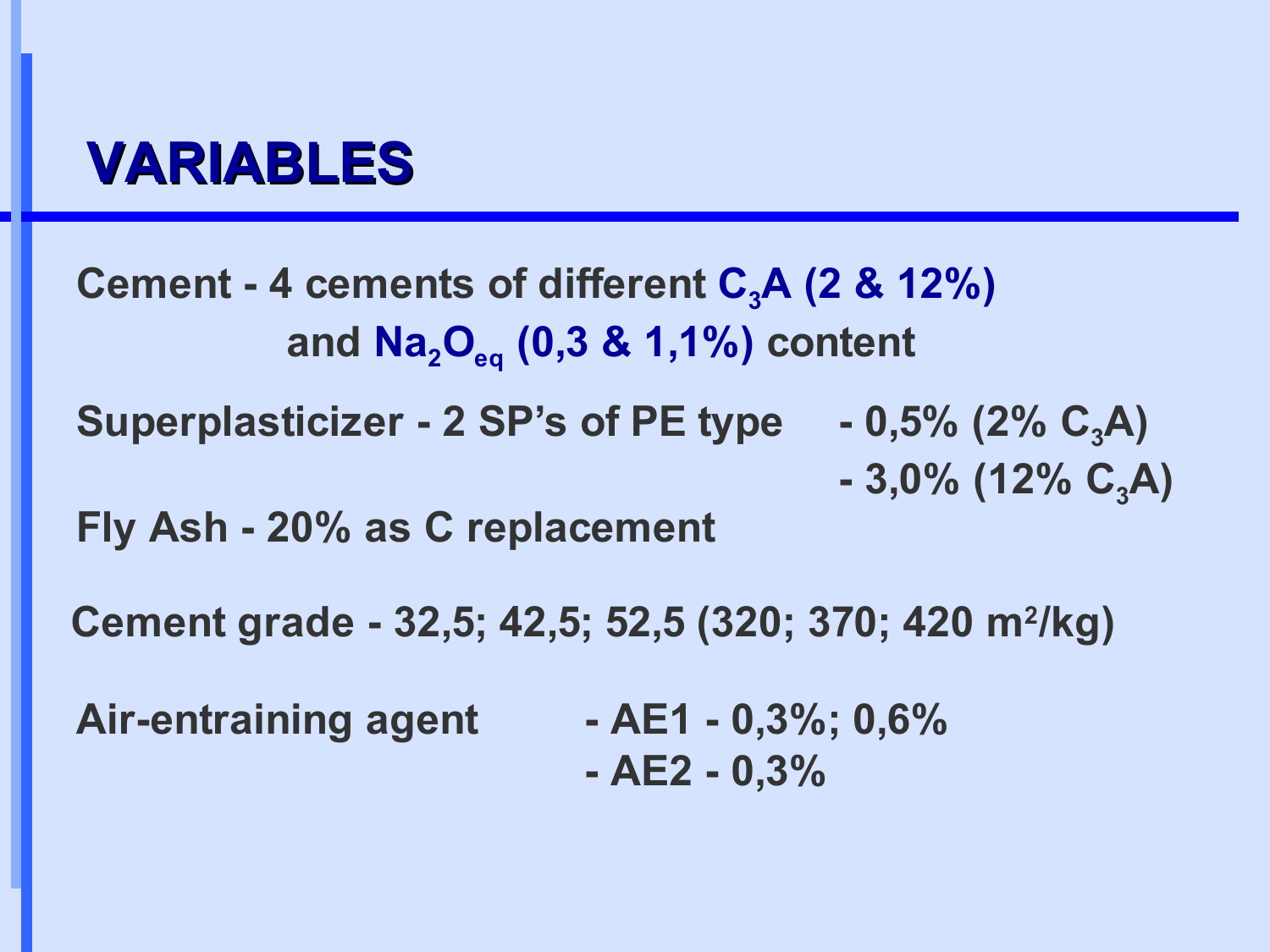#### **TESTING METHOD**

**Measurement of rheological properties: rheometrical workability test (RWT)**

**On normal mortars acc. PN EN 196-1:1996**

**Measurements were performed in conditions acc: PN EN 196-1:1996 PN EN 934-2:1999.**

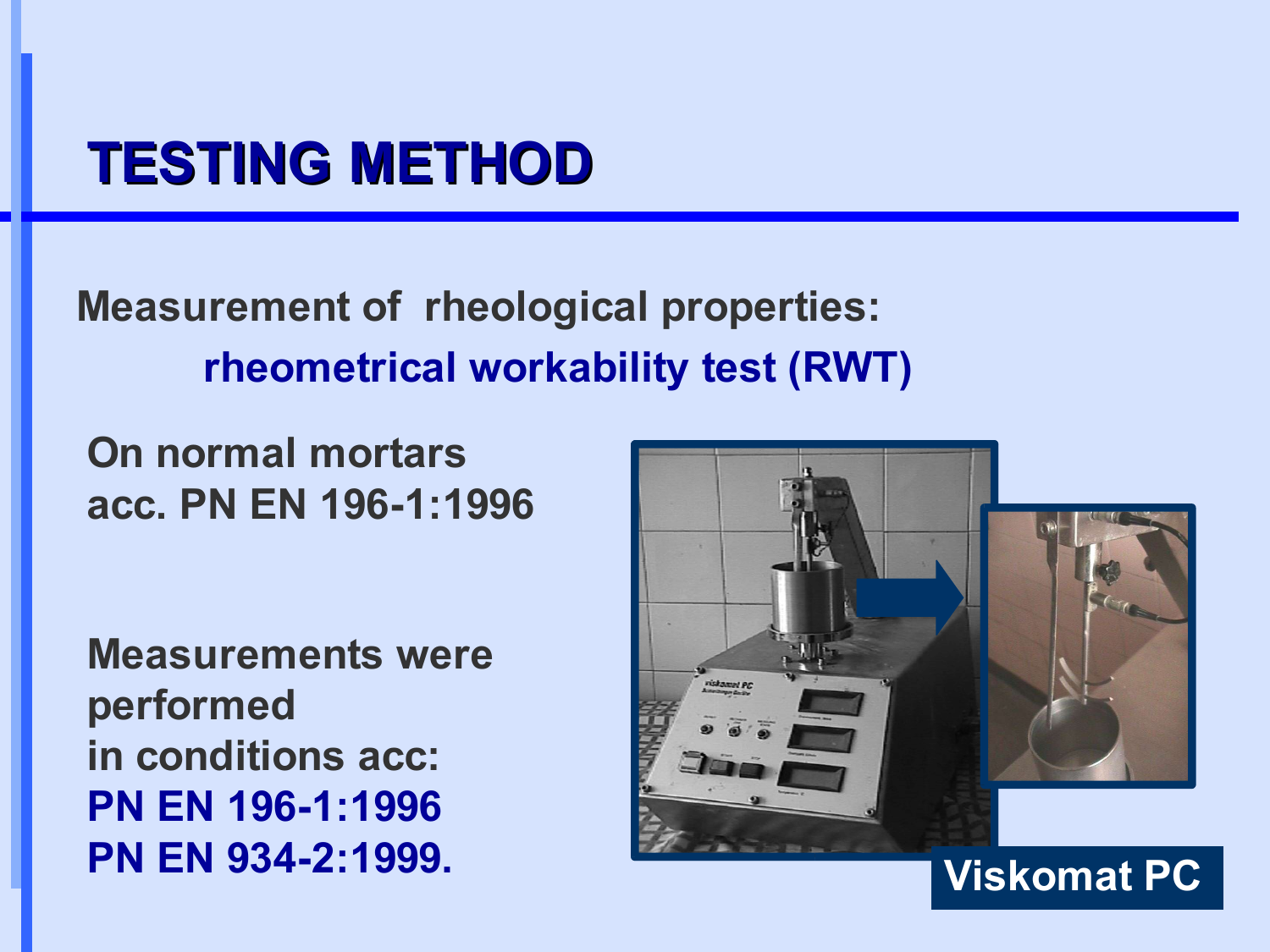# **TESTING PROCEDURE**

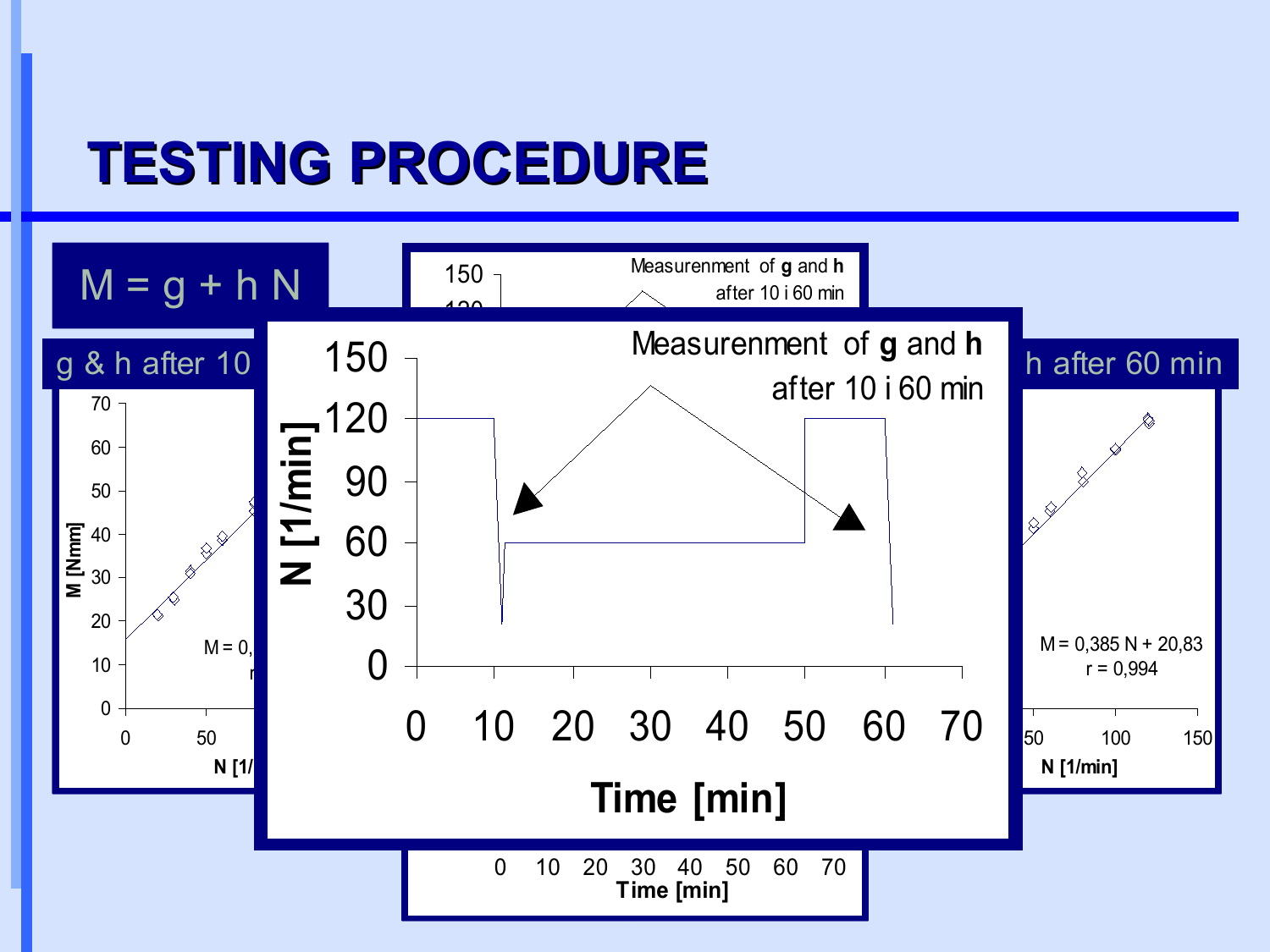

 $C_3$ **A** = 2%;  $S_{wt}$  = 370 m<sup>2</sup>/kg **AE1; SP PE 0,5%; W/C = 0,40**

**- air content [%]**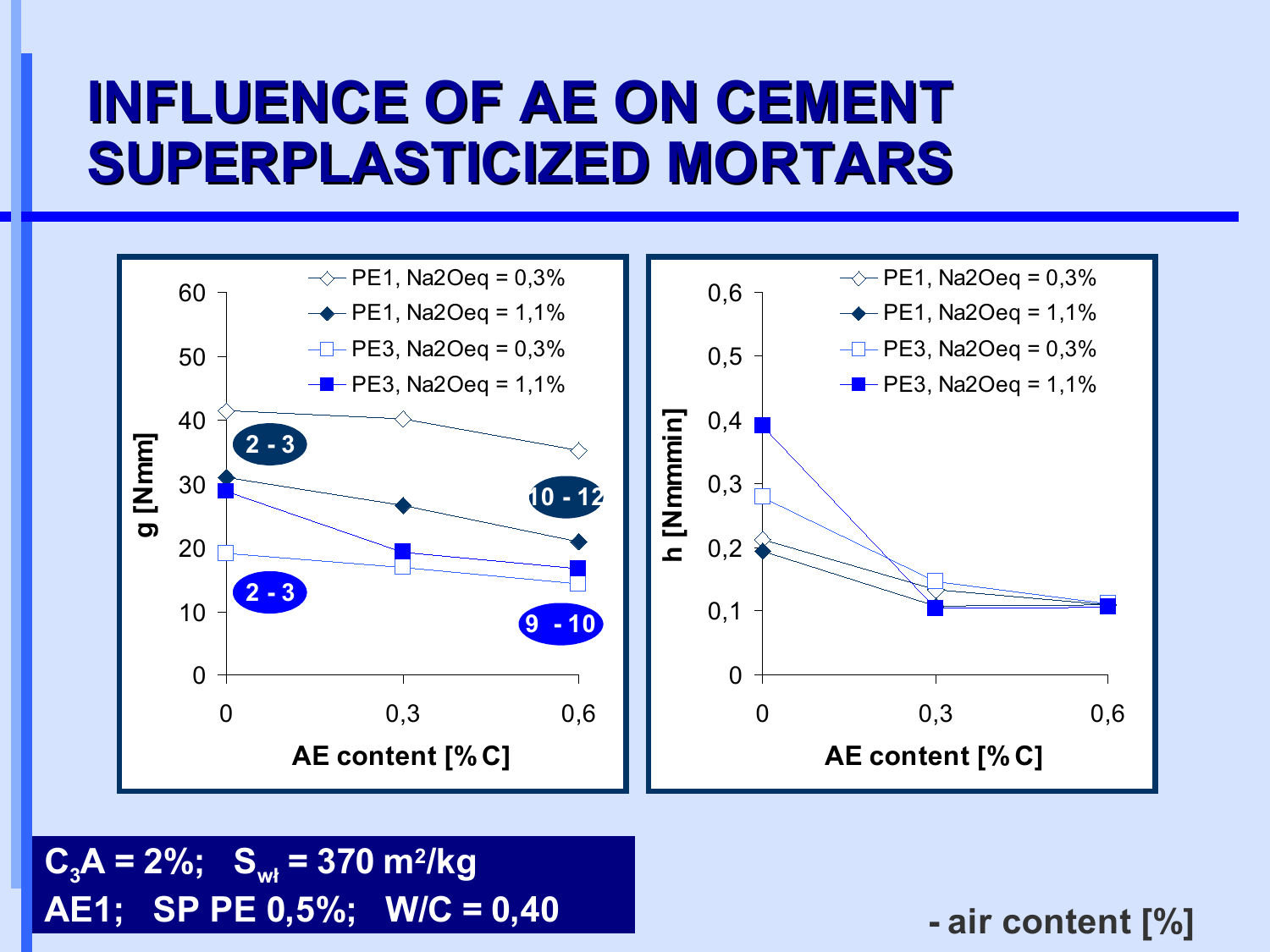

 $C_3$ **A** = 2%;  $S_{wt}$  = 370 m<sup>2</sup>/kg **AE1; SP PE 0,5%; W/C = 0,40**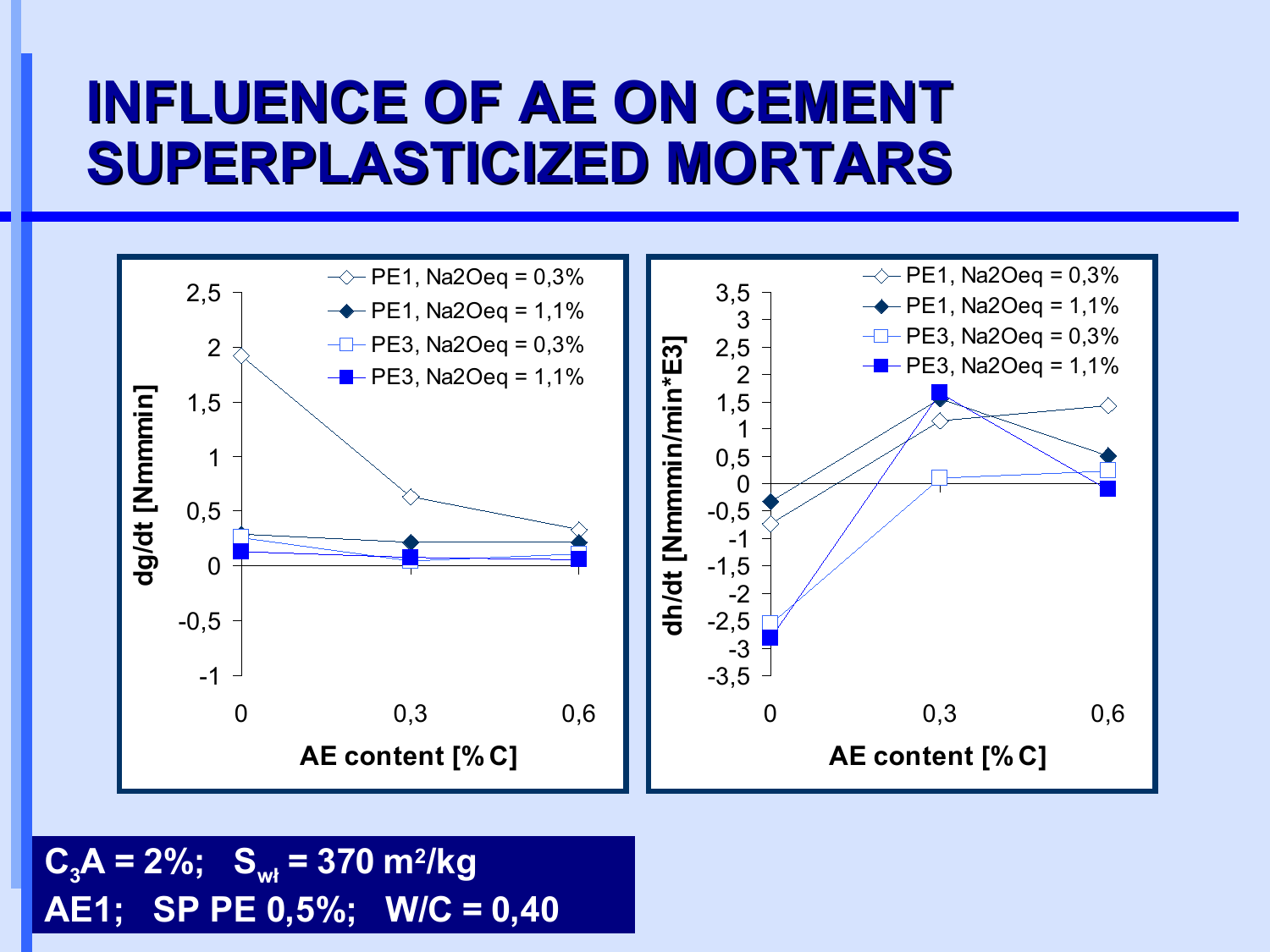

 $C_3$ **A** = 12%;  $S_{wt}$  = 370 m<sup>2</sup>/kg **AE1; SP PE 3%; W/C = 0,40**

**- air content [%]**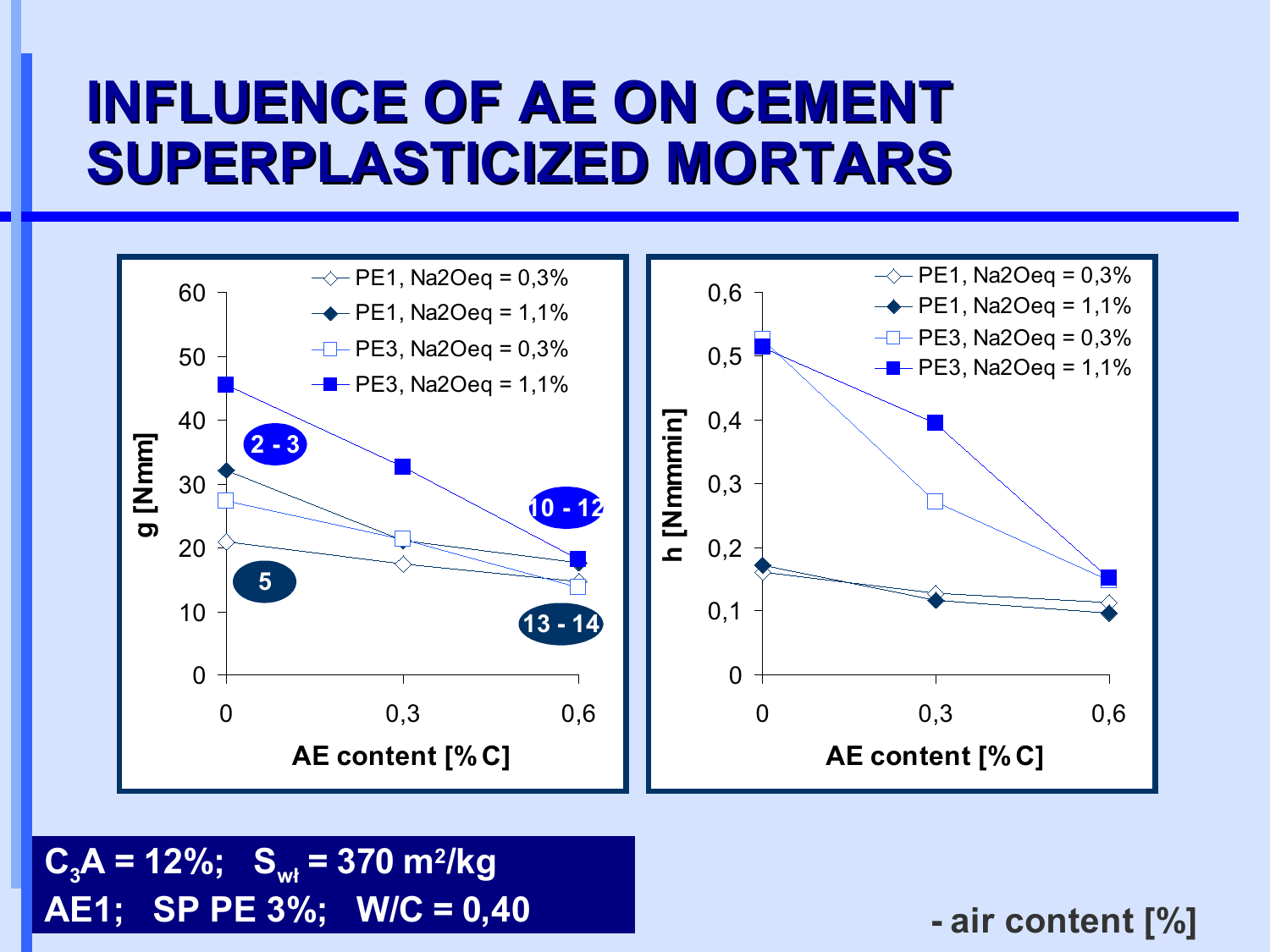

 $C_3$ **A** = 12%;  $S_{wt}$  = 370 m<sup>2</sup>/kg **AE1; SP PE 3%; W/C = 0,40**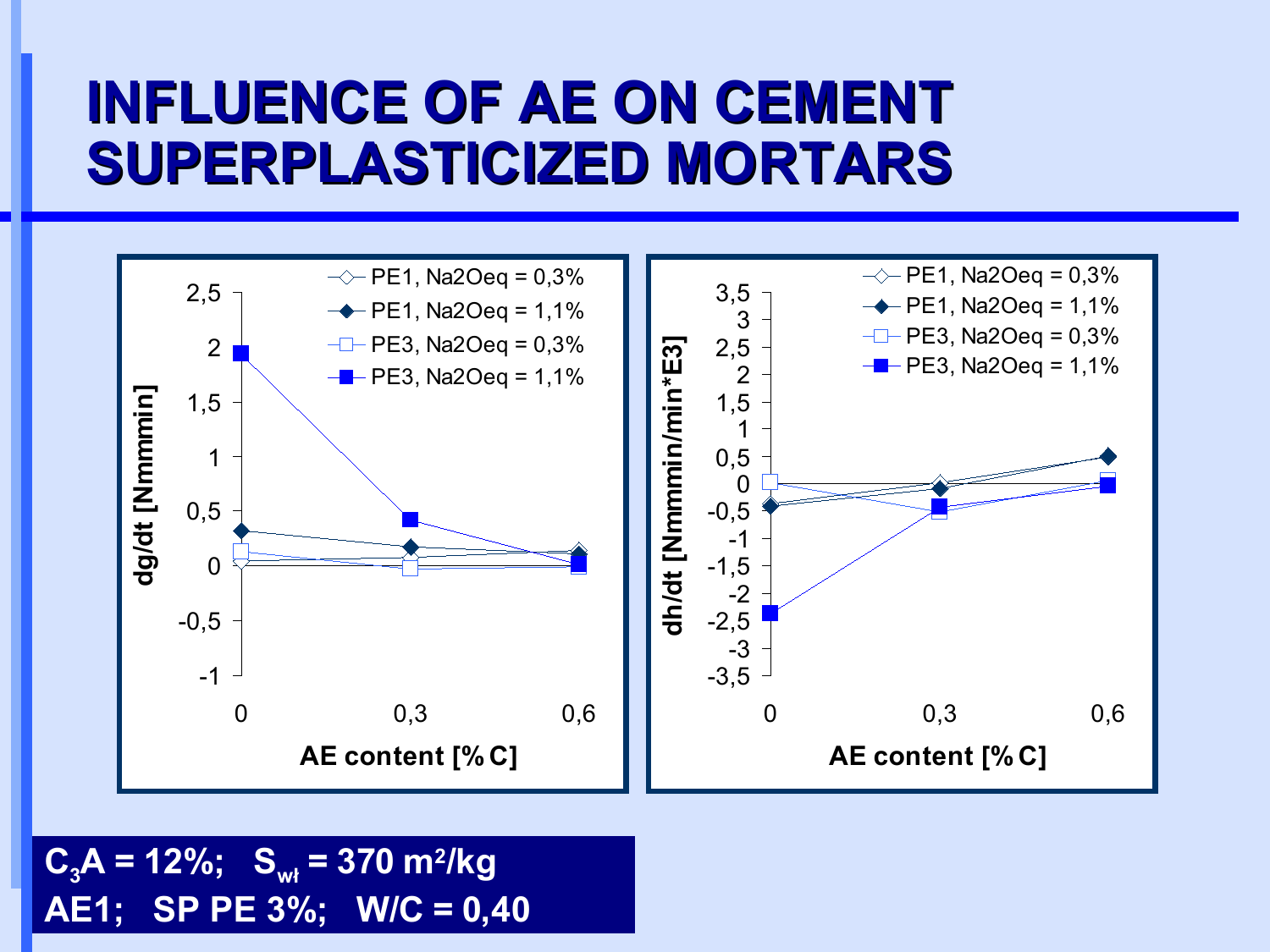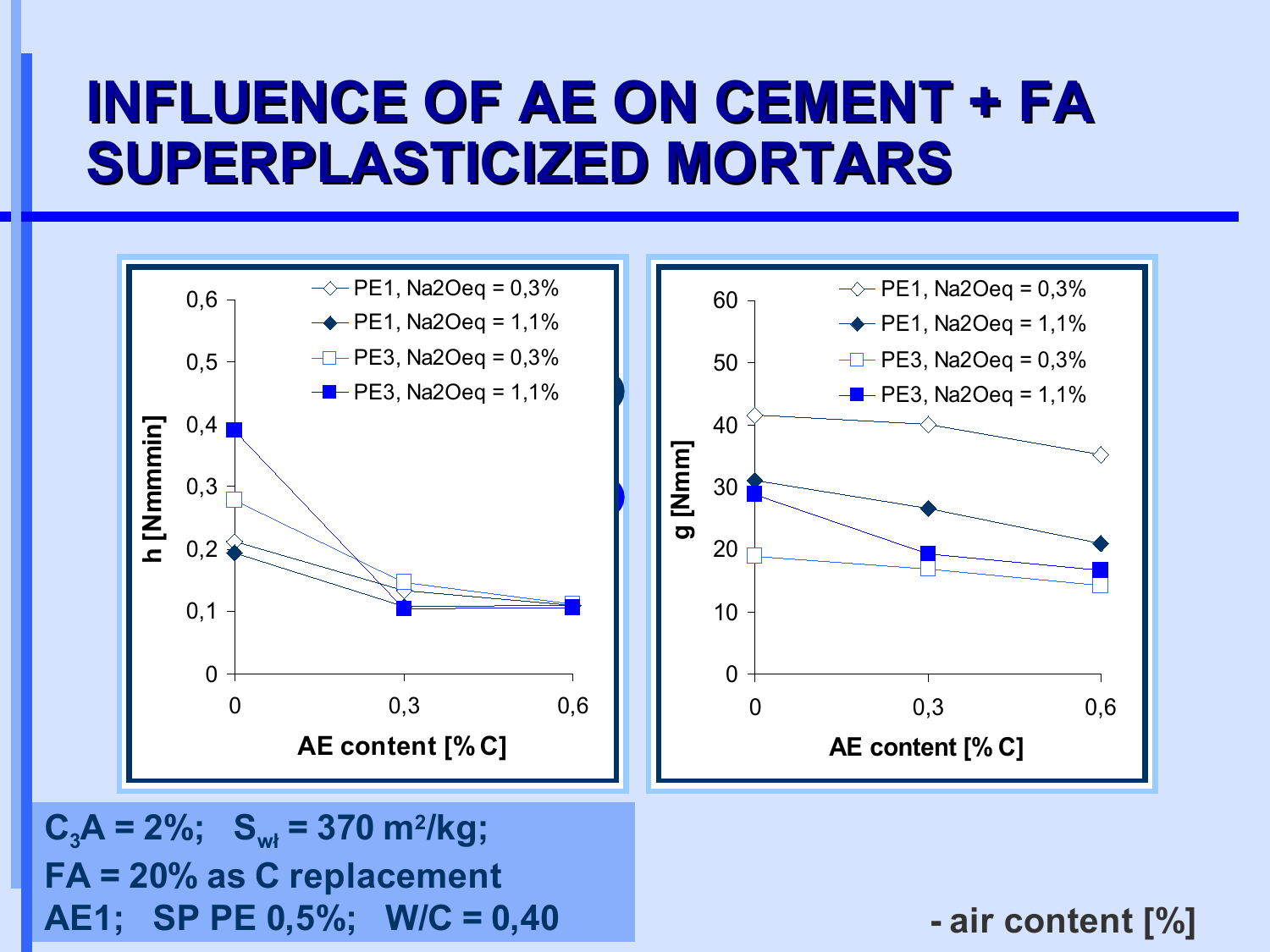

**FA = 20% as C replacement AE1; SP PE 0,5%; W/C = 0,40**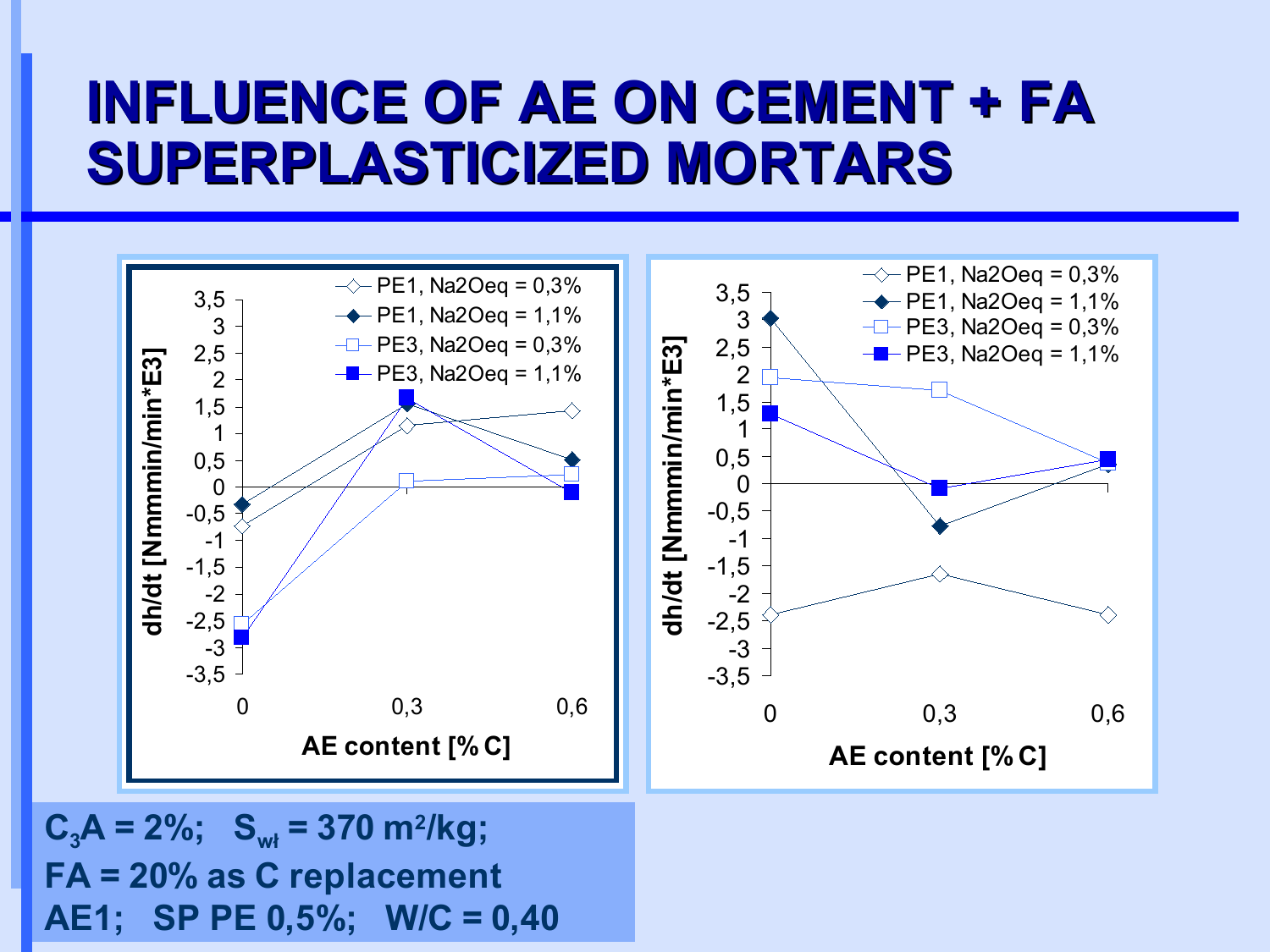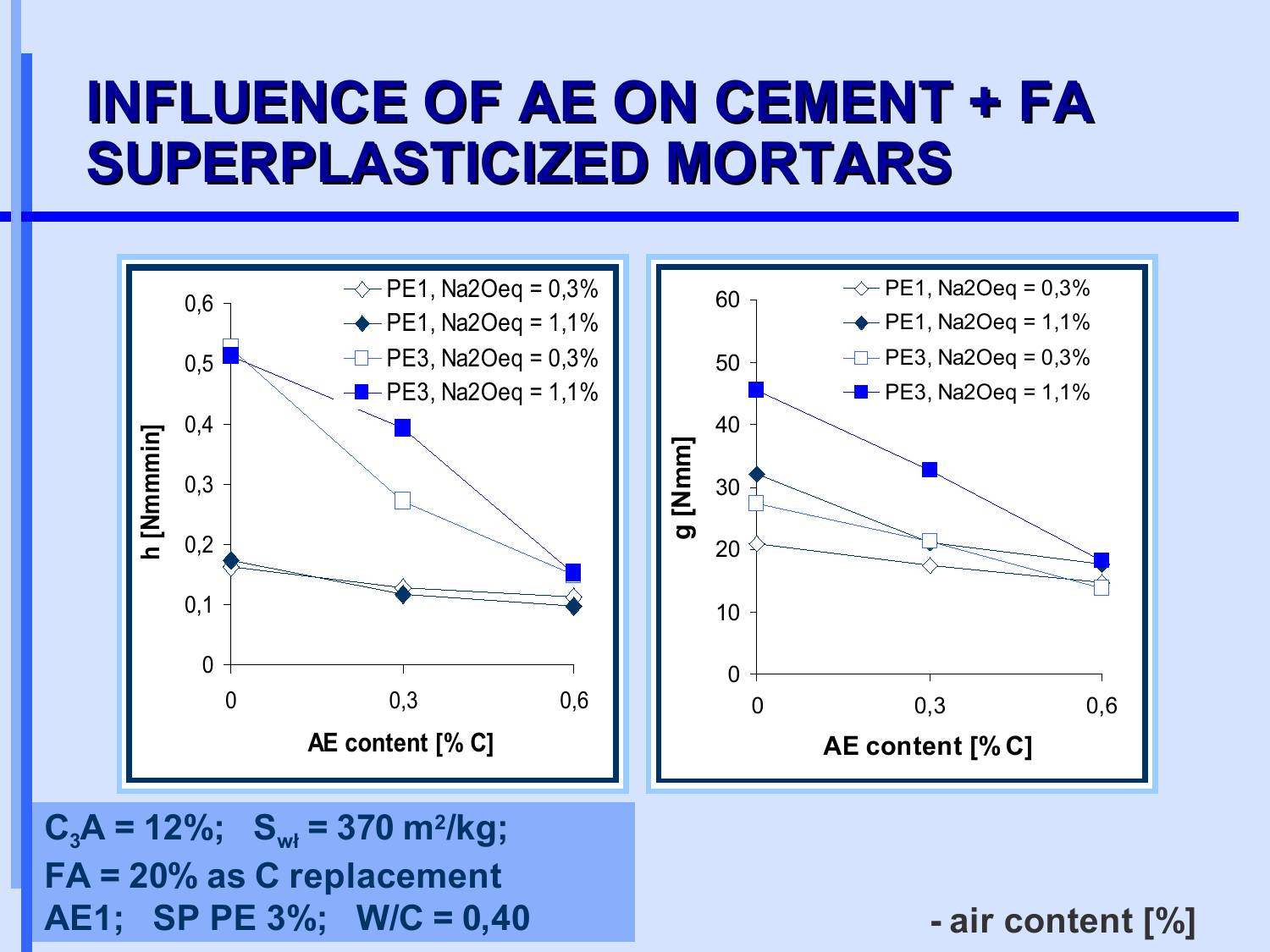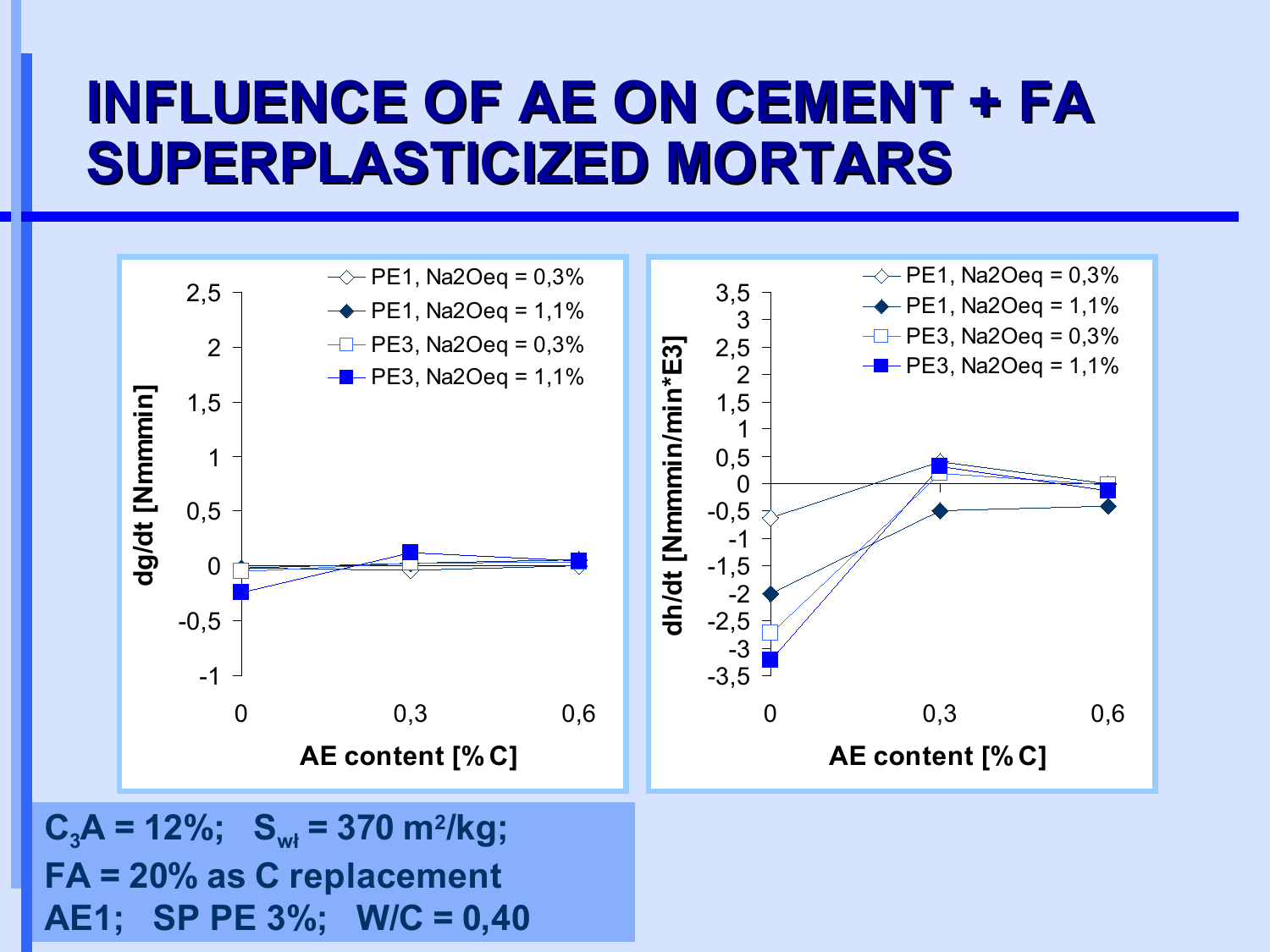# **INFLUENCE OF AE ON SUPERPLASTICIZED MORTARS WITH DIFFERENT GRADE CEMENTS**



**AE1;**  $C_3A = 7\%$ ; **SP PE 1%;**  $W/C = 0,40$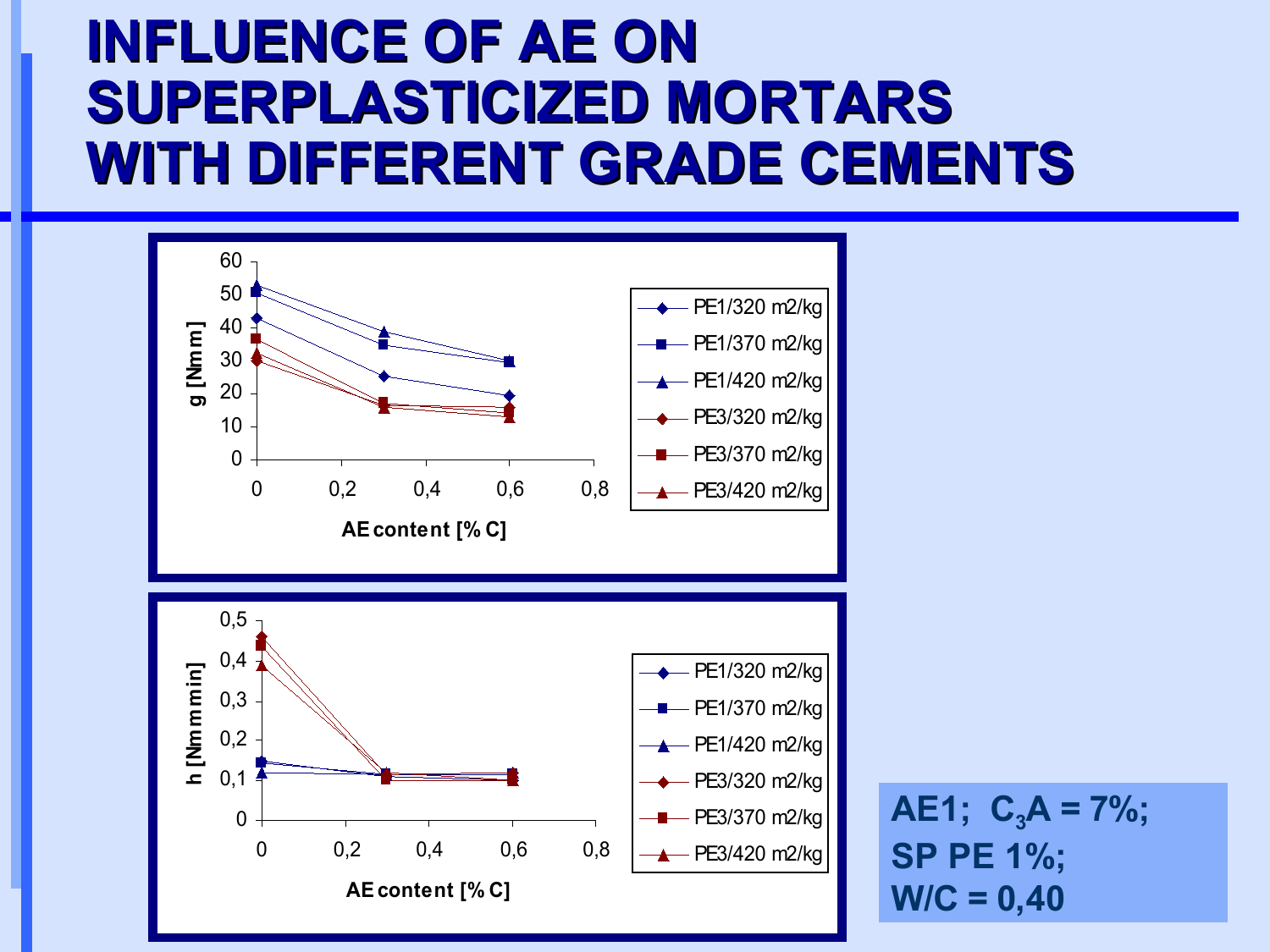# **INFLUENCE OF AE ON SUPERPLASTICIZED MORTARS WITH DIFFERENT GRADE CEMENTS**



AE1; 
$$
C_3A = 7\%
$$
;  
SP PE 1%;  
W/C = 0,40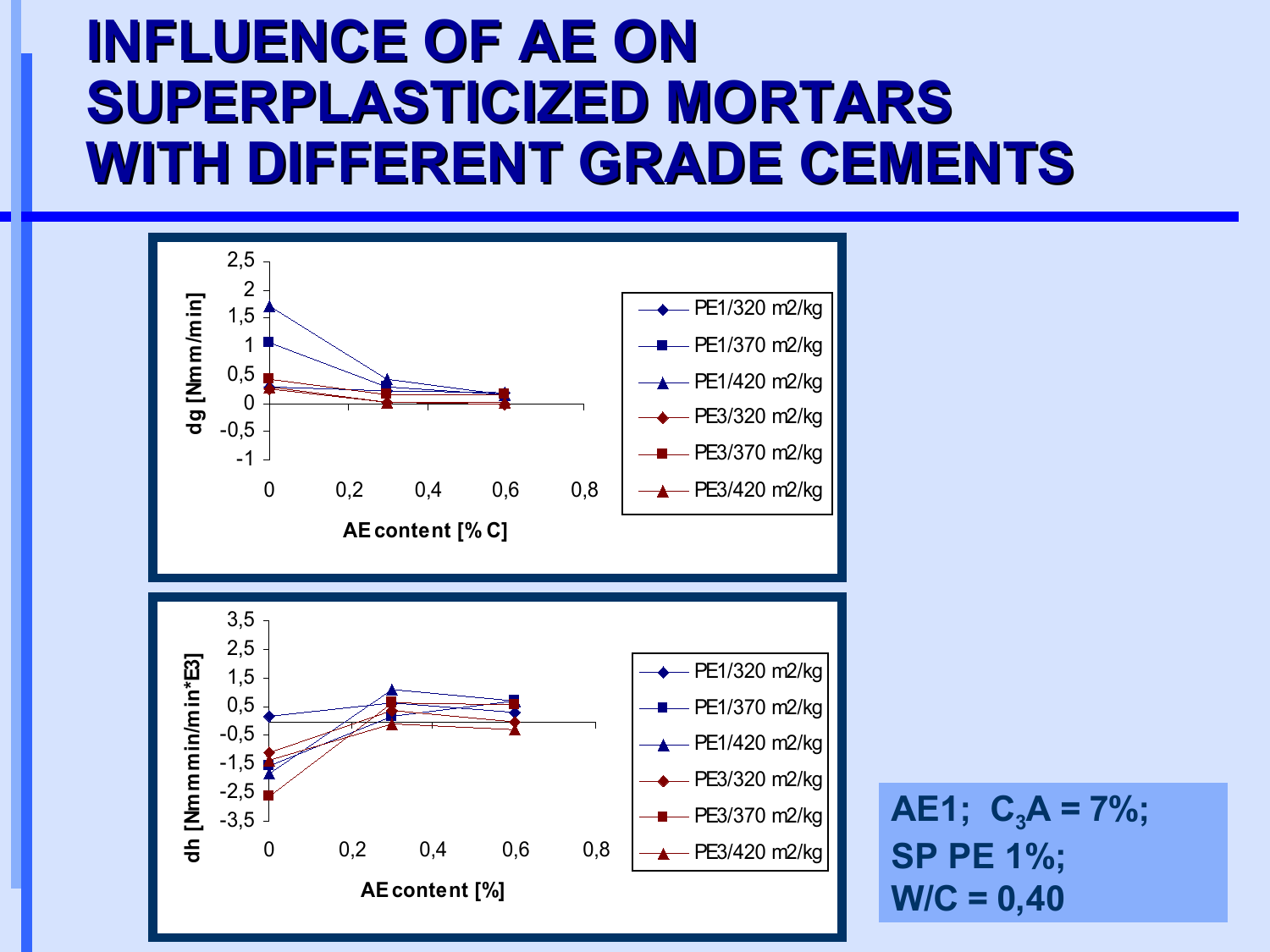# **INFLUENCE OF AE - GENERAL TRENDS**

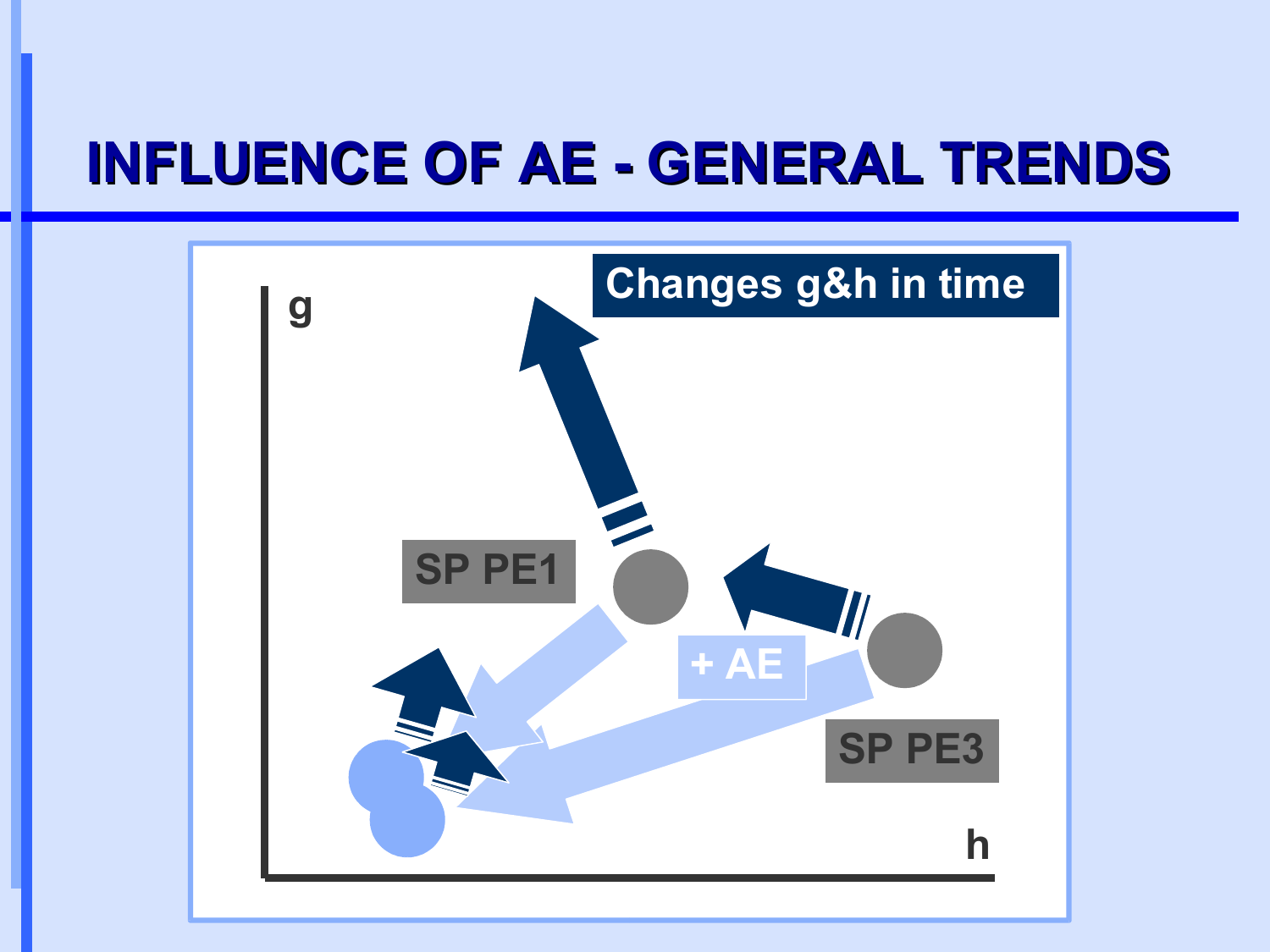#### **INFLUENCE OF AE TYPE**



 $C_3$ **A** = 12%;  $S_{wt}$  = 370 m<sup>2</sup>/kg; **AE1, AE2; SP PE 3%; W/C = 0,40**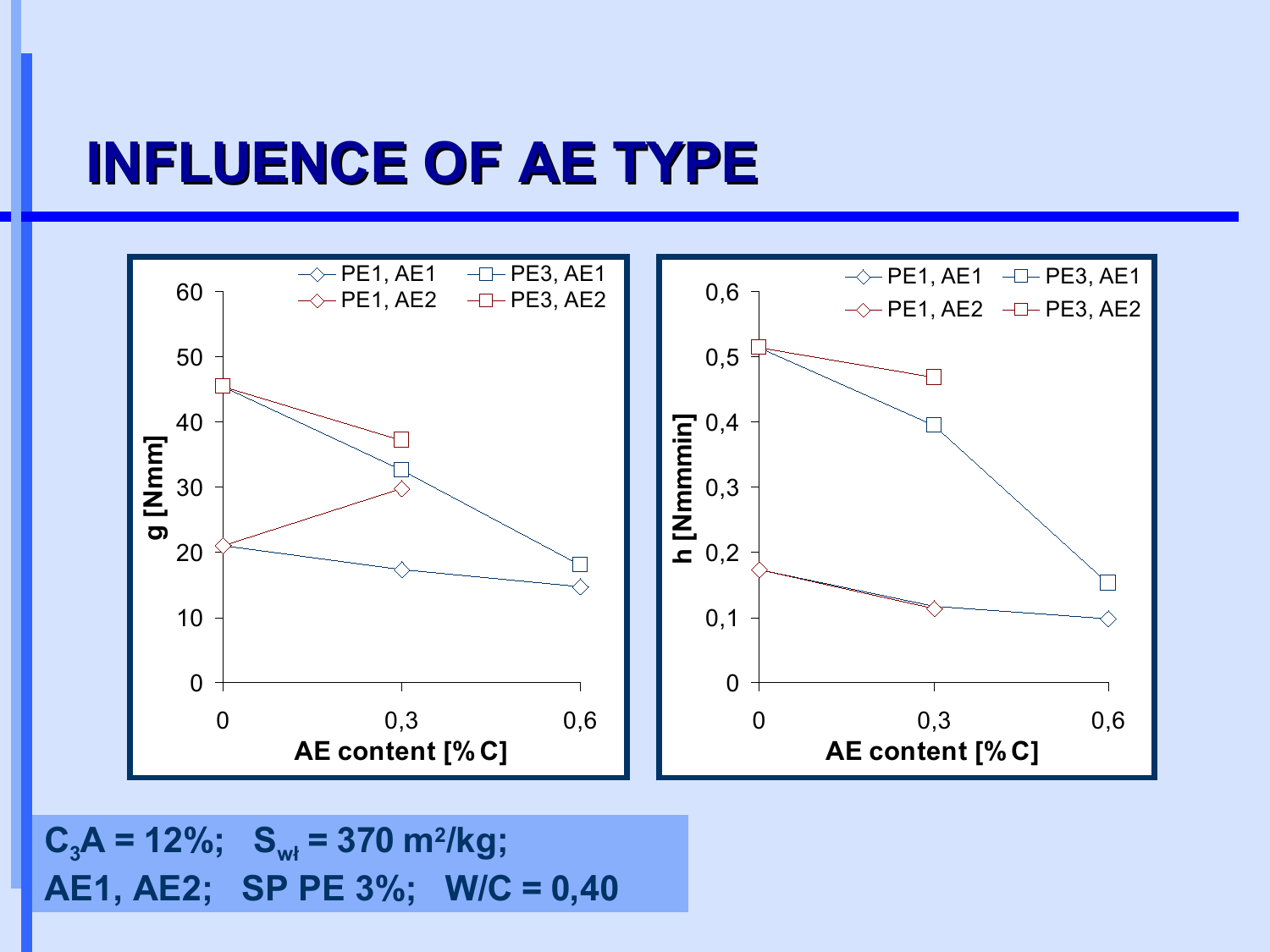#### **INFLUENCE OF AE TYPE**



 $C_3$ **A** = 12%;  $S_{wt}$  = 370 m<sup>2</sup>/kg; **AE1, AE2; SP PE 3%; W/C = 0,40**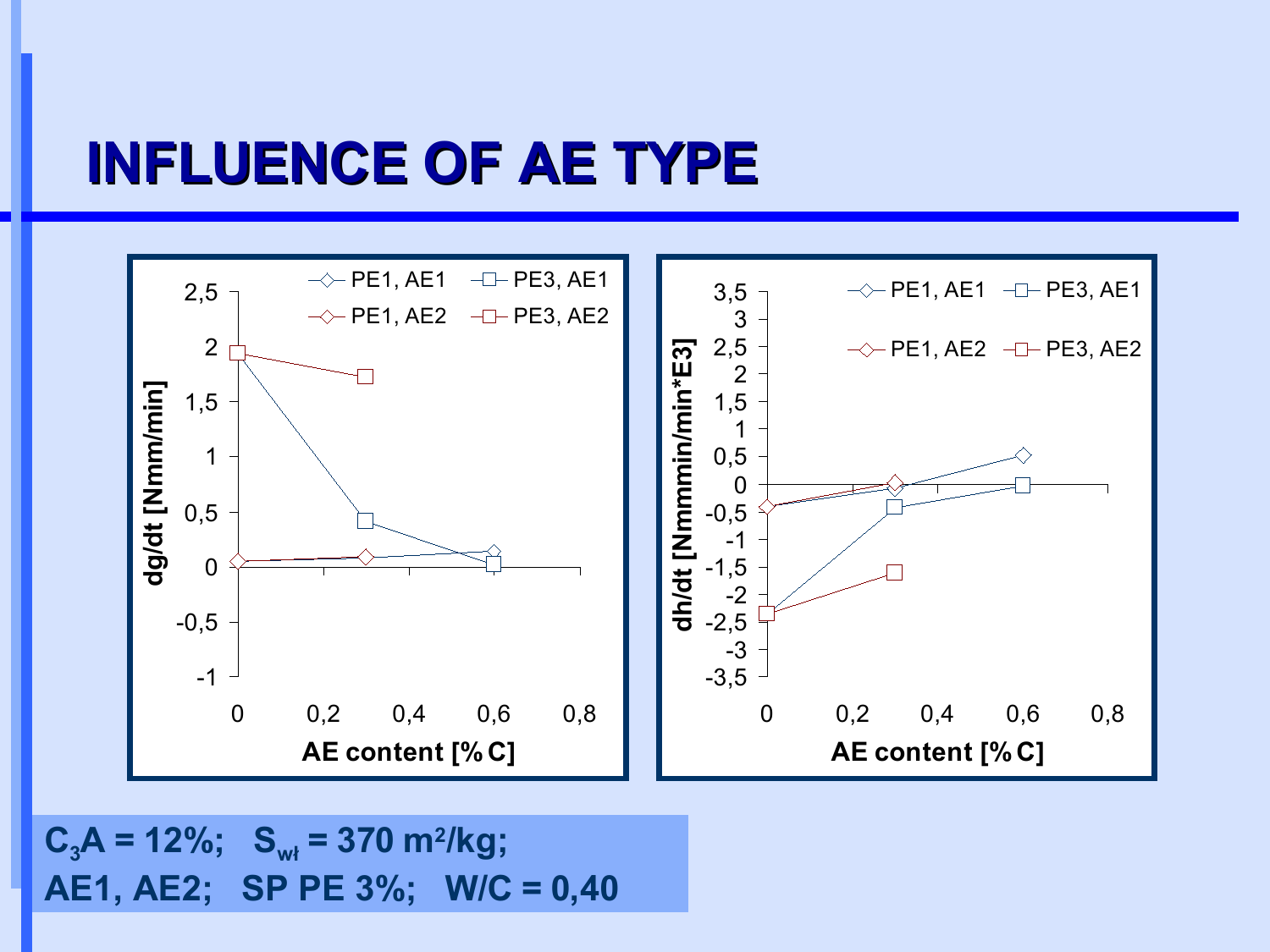# **CORRECTION OF AE INFLUENCE**

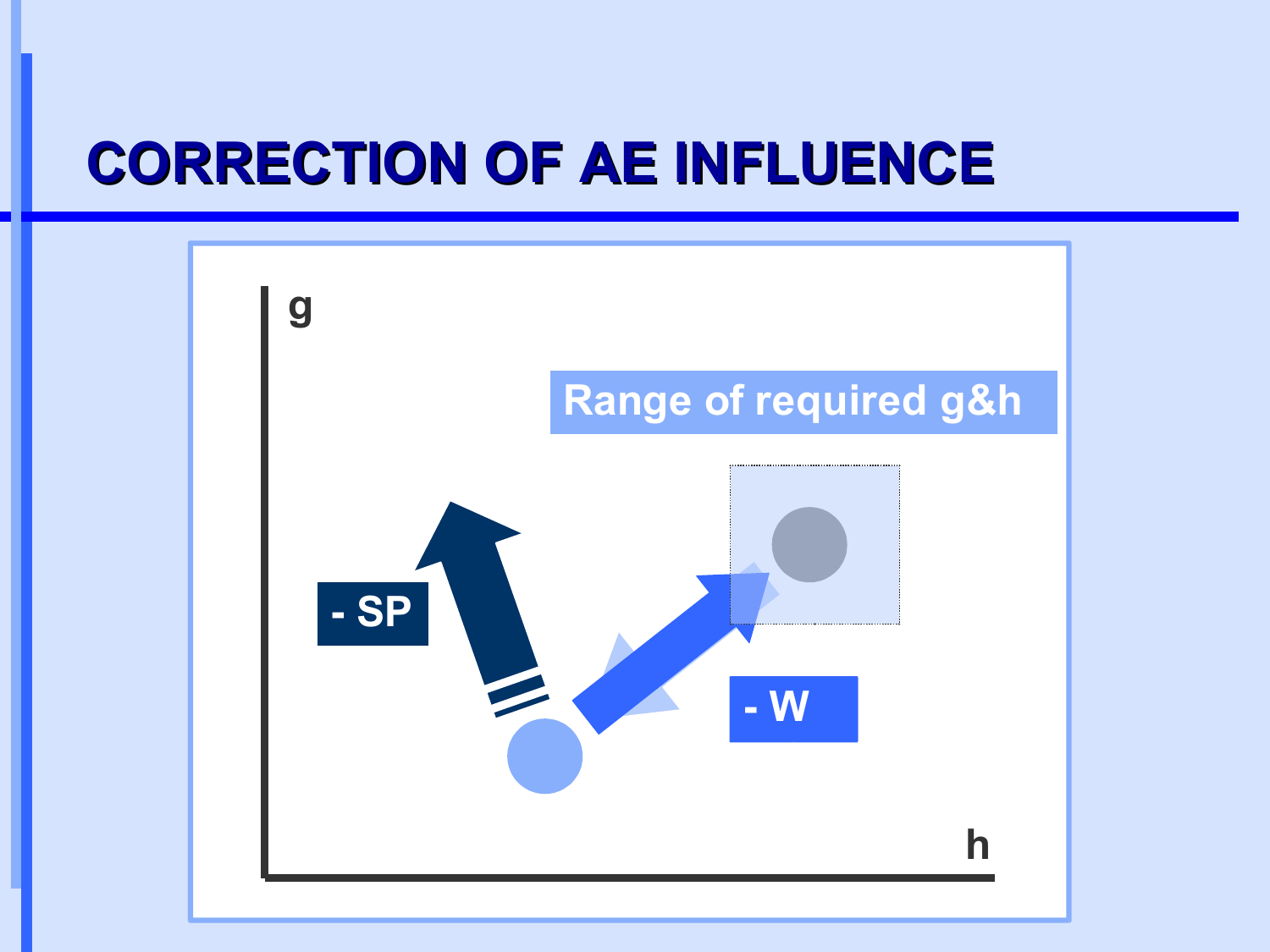# **CORRECTION OF AE INFLUENCE**



 $C_3$ **A** = 2%;  $S_{wt}$  = 320 m<sup>2</sup>/kg; **AE1 = 0,6%; SP PE1 0,5%;**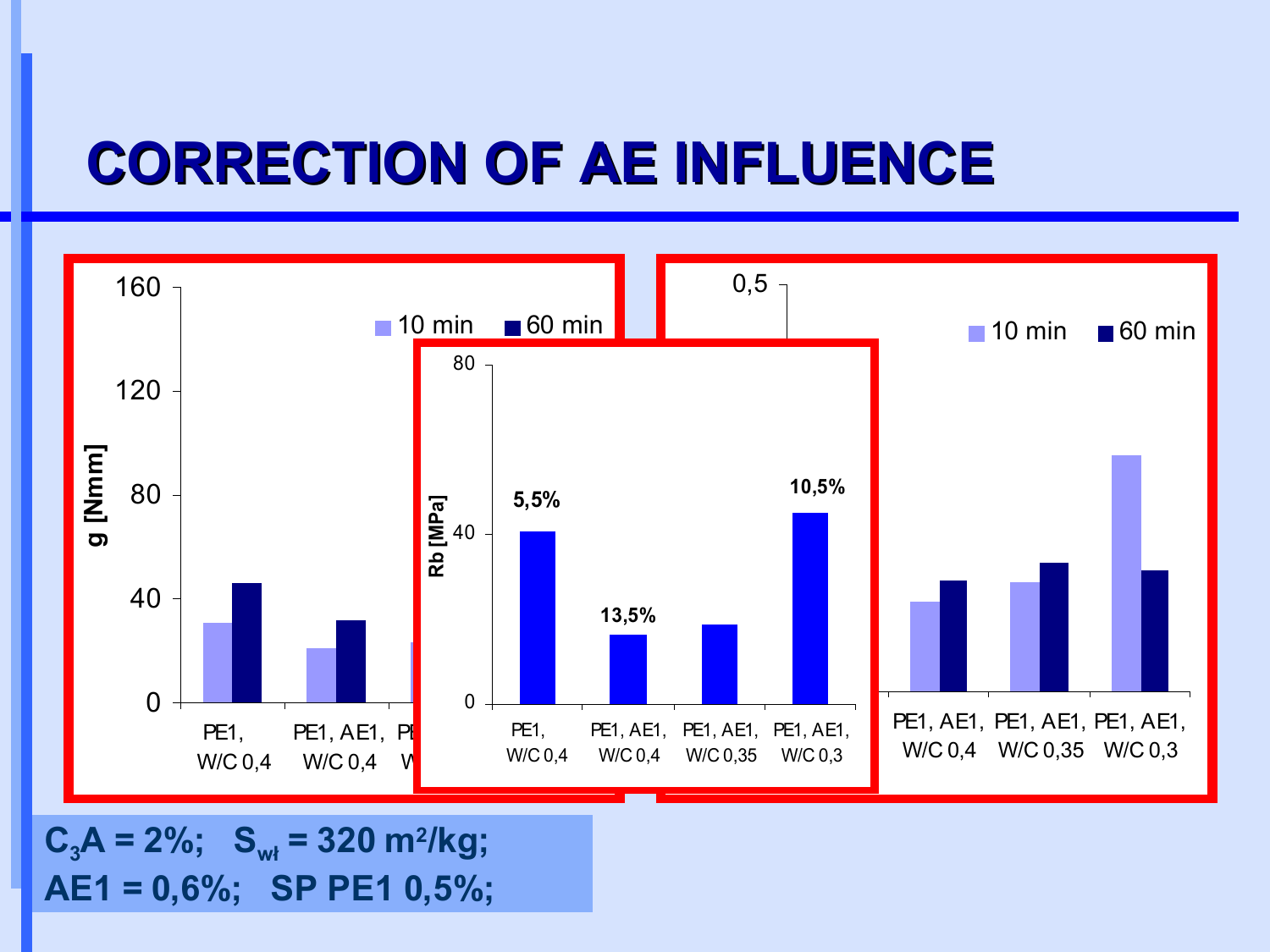# **CORRECTION OF AE INFLUENCE**



 $C_3$ **A** = 7%;  $S_{wt}$  = 420 m<sup>2</sup>/kg; **AE1 = 0,6%; SP PE3 1%;**